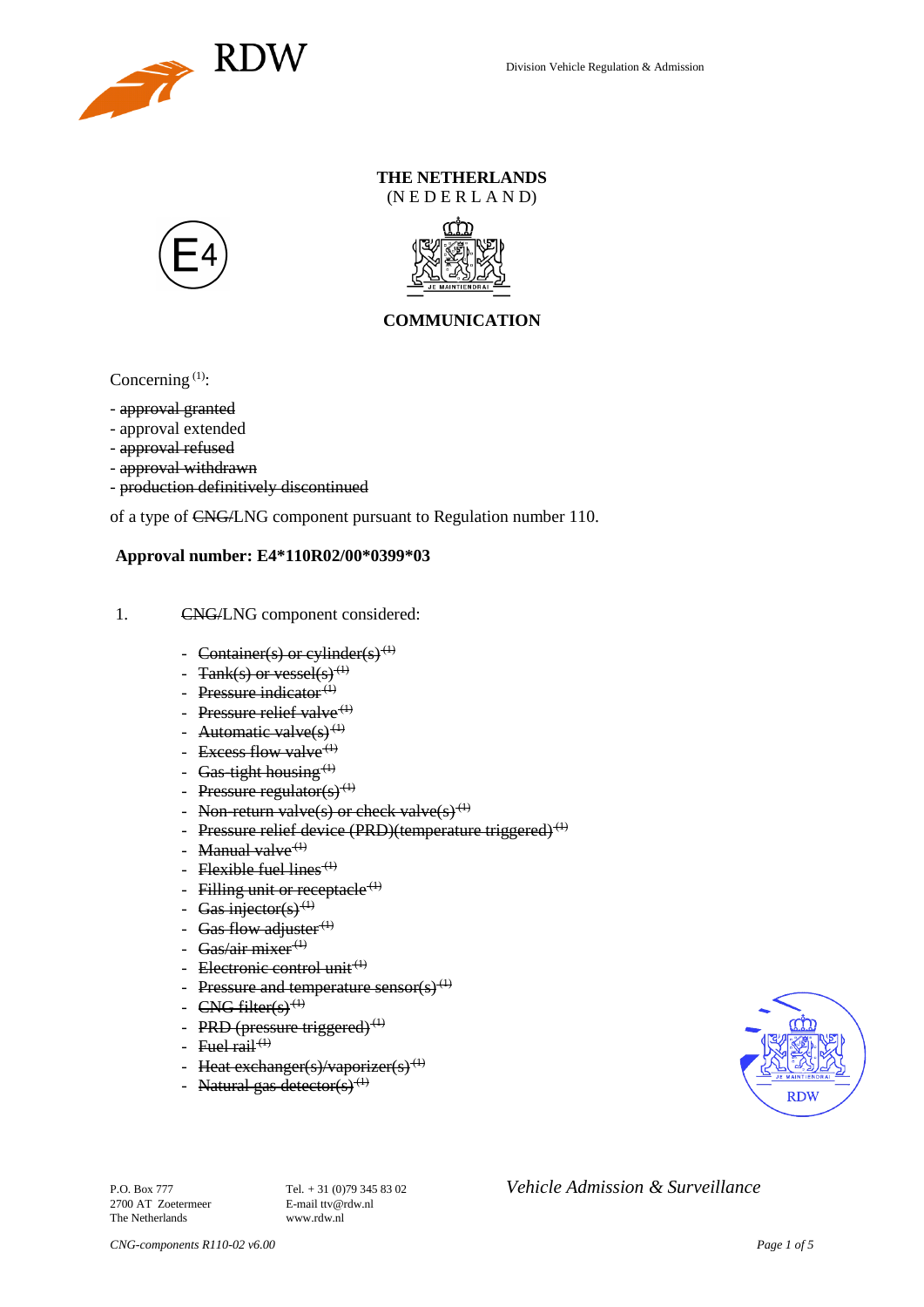|     | - LNG filling receptacle(s) <sup>(1)</sup><br><b>LNG</b> pressure control regulator(s) <sup>(1)</sup><br>- LNG pressure and/or temperature sensor(s) <sup>(1)</sup><br>- LNG manual valve $(s)$ <sup>(1)</sup><br>- LNG automatic valve(s) <sup>(1)</sup><br>- LNG non-return valve $(s)$ <sup>(1)</sup><br>- LNG pressure relief valve $(s)$ <sup>(1)</sup><br>- LNG excess flow valve(s) <sup>(1)</sup><br>- LNG fuel pump(s) <sup>(1)</sup> |                                                                                                                                            |
|-----|------------------------------------------------------------------------------------------------------------------------------------------------------------------------------------------------------------------------------------------------------------------------------------------------------------------------------------------------------------------------------------------------------------------------------------------------|--------------------------------------------------------------------------------------------------------------------------------------------|
| 2.  | Trade name or mark                                                                                                                                                                                                                                                                                                                                                                                                                             | : Excess Flow Valve NG303 series                                                                                                           |
| 3.  | Manufacturer's name and address                                                                                                                                                                                                                                                                                                                                                                                                                | : Engineered Controls International LLC<br>100 RegO Drive 27244<br>Elon, North Carolina<br><b>United States of America</b>                 |
| 4.  | If applicable, name and address of<br>manufacturer's representative                                                                                                                                                                                                                                                                                                                                                                            |                                                                                                                                            |
| 5.  | Submitted for approval on                                                                                                                                                                                                                                                                                                                                                                                                                      | : Januray 2016                                                                                                                             |
| 6.  | Technical service responsible for<br>conducting approval tests                                                                                                                                                                                                                                                                                                                                                                                 | : Kiwa Nederland B.V.<br>P.O. Box 137<br>7300 AC Apeldoorn<br>The Netherlands                                                              |
| 7.  | Date of report issued by that service                                                                                                                                                                                                                                                                                                                                                                                                          | : January $25th 2018$                                                                                                                      |
| 8.  | Number of report issued by that service : 150201368_180101484                                                                                                                                                                                                                                                                                                                                                                                  |                                                                                                                                            |
| 9.  | Approval                                                                                                                                                                                                                                                                                                                                                                                                                                       | : granted/refused/extended/withdrawn <sup>(1)</sup>                                                                                        |
| 10. | Reason(s) of extension (if applicable)                                                                                                                                                                                                                                                                                                                                                                                                         | : The currently homologated LNG Excess Flow<br>Valve NG303 series is updated to the latest<br>Supplement version of the ECE Regulation 110 |
| 11. | Place                                                                                                                                                                                                                                                                                                                                                                                                                                          | : Zoetermeer                                                                                                                               |
| 12. | Date                                                                                                                                                                                                                                                                                                                                                                                                                                           | 13-FEB-2018                                                                                                                                |
| 13. | Signature                                                                                                                                                                                                                                                                                                                                                                                                                                      | nend                                                                                                                                       |

14. The documents filed with the application or extension of approval can be obtained upon request.

l

R.F.R. Clement

<sup>(1)</sup> Strike out what does not apply.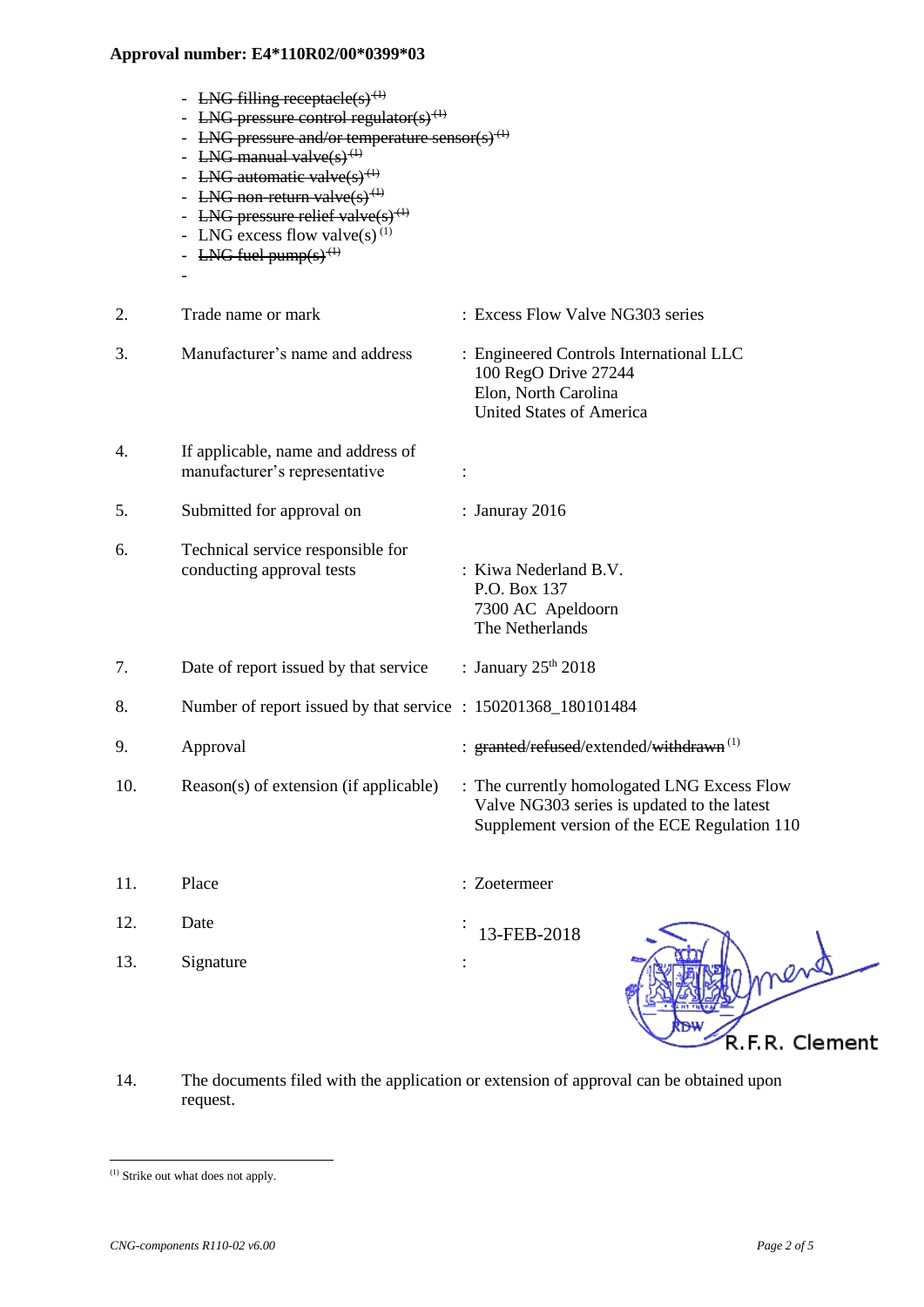### **ADDENDUM**

1. Additional information concerning the type approval of a type of CNG/LNG components pursuant to Regulation number 110.

| 1.1.<br>1.1.1. | Natural Gas Storage System<br>Container(s) or cylinder(s) (for CNG system) |                |  |
|----------------|----------------------------------------------------------------------------|----------------|--|
| 1.1.1.1.       | Dimensions                                                                 |                |  |
|                | 1.1.1.2. Material                                                          |                |  |
| 1.1.2.         | Tank(s) or vessel(s) (for LNG system)                                      |                |  |
|                | $1.1.2.1.$ Capacity                                                        | $\vdots$       |  |
|                | 1.1.2.2. Material                                                          |                |  |
|                |                                                                            |                |  |
| 1.2.<br>1.2.1. | Pressure indicator<br>Working pressure(s) $(2)$                            |                |  |
| 1.2.2.         | Material                                                                   | $\vdots$       |  |
|                |                                                                            |                |  |
| 1.3.           | Pressure relief valve (discharge valve)                                    |                |  |
| 1.3.1.         | Working pressure(s) $^{(2)}$                                               | $\vdots$       |  |
| 1.3.2.         | Material                                                                   |                |  |
| 1.4.           | Automatic valve(s)                                                         |                |  |
| 1.4.1.         | Working pressure(s) $^{(2)}$                                               | $\vdots$       |  |
| 1.4.2.         | Material                                                                   |                |  |
|                |                                                                            |                |  |
| 1.5.           | Excess flow valve                                                          |                |  |
| 1.5.1.         | Working pressure(s) $^{(2)}$                                               | $\ddot{\cdot}$ |  |
| 1.5.2.         | Material                                                                   |                |  |
| 1.6.           | Gas-tight housing                                                          |                |  |
| 1.6.1.         | Working pressure(s) $(2)$                                                  |                |  |
| 1.6.2.         | Material                                                                   |                |  |
|                |                                                                            |                |  |
| 1.7.<br>1.7.1. | Pressure regulator(s)<br>Working pressure(s) <sup>(2)</sup>                |                |  |
| 1.7.2.         | Material                                                                   | $\vdots$       |  |
|                |                                                                            |                |  |
| 1.8.           | Non-return valve $(s)$ or check valve $(s)$                                |                |  |
| 1.8.1.         | Working pressure(s) $^{(2)}$                                               | $\vdots$       |  |
| 1.8.2.         | Material                                                                   | $\vdots$       |  |
| 1.9.           | Pressure relief device (temperature triggered)                             |                |  |
| 1.9.1.         | Working pressure(s) $(2)$                                                  |                |  |
| 1.9.2.         | Material                                                                   |                |  |
|                |                                                                            |                |  |
| 1.10.          | Manual valve                                                               |                |  |
| 1.10.1.        | Working pressure(s) $^{(2)}$                                               | $\ddot{\cdot}$ |  |
| 1.10.2.        | Material                                                                   |                |  |
| 1.11.          | Flexible fuel lines                                                        |                |  |
| 1.11.1.        | Working pressure(s) $^{(2)}$                                               | $\vdots$       |  |
| 1.11.2.        | Material                                                                   |                |  |
|                |                                                                            |                |  |

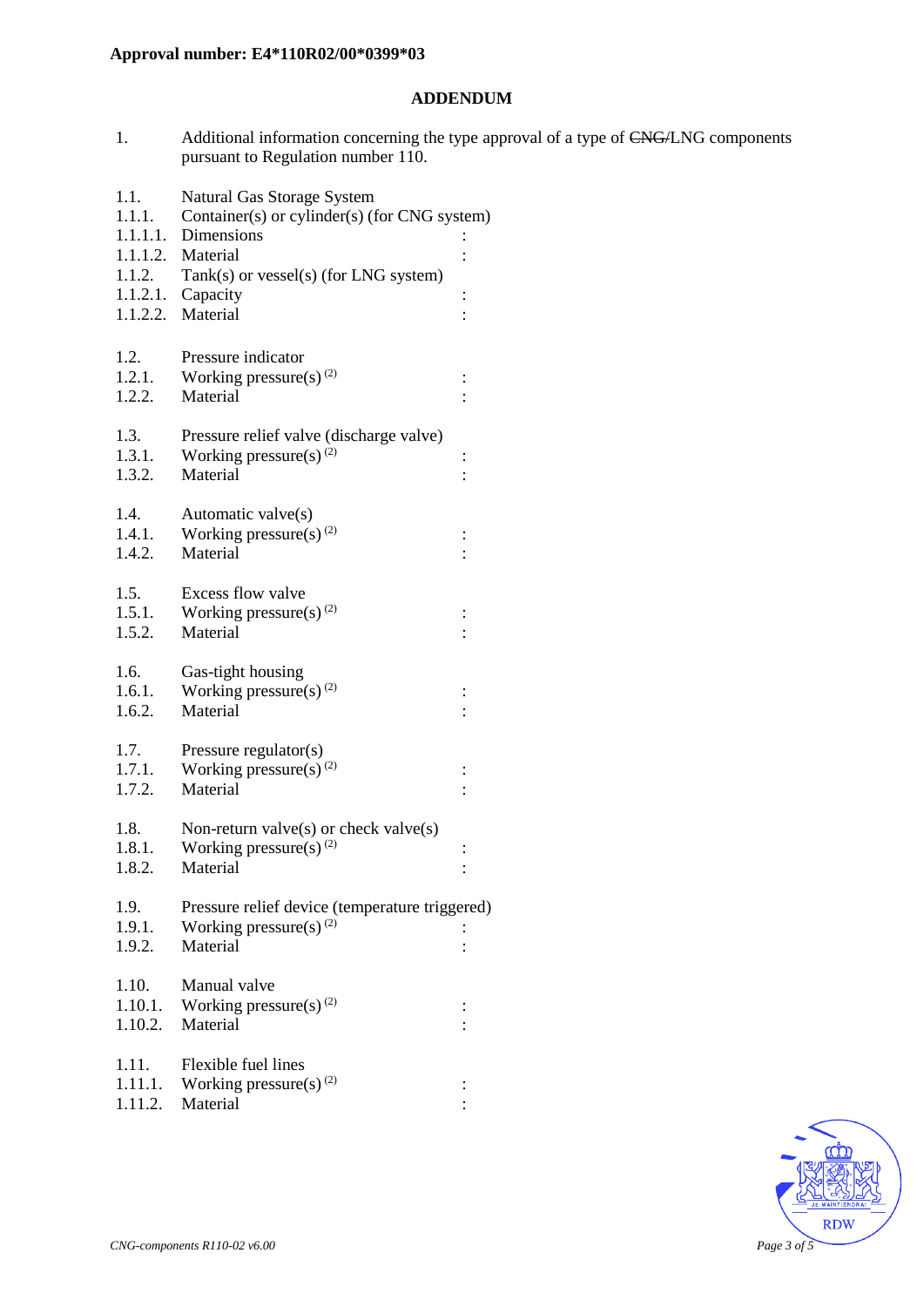| 1.12.<br>1.12.1.<br>1.12.2. | Filling unit or receptacle<br>Working pressure(s) $^{(2)}$<br>Material                        |                      |
|-----------------------------|-----------------------------------------------------------------------------------------------|----------------------|
| 1.13.<br>1.13.1.<br>1.13.2. | Gas injector(s)<br>Working pressure(s) $^{(2)}$<br>Material                                   |                      |
| 1.14.<br>1.14.1.<br>1.14.2. | Gas flow adjuster<br>Working pressure(s) $(2)$<br>Material                                    |                      |
| 1.15.<br>1.15.1.<br>1.15.2. | Gas/air mixer<br>Working pressure(s) $(2)$<br>Material                                        |                      |
| 1.16.<br>1.16.1.            | Electronic control unit<br>Basic software principles                                          | $\vdots$             |
| 1.17.<br>1.17.1.<br>1.17.2. | Pressure and temperature sensor(s)<br>Working pressure(s) $^{(2)}$<br>Material                | $\vdots$<br>$\vdots$ |
| 1.18.<br>1.18.2.            | CNG filter(s)<br>1.18.1. Working pressure(s) <sup>(2)</sup><br>Material                       |                      |
| 1.19.<br>1.19.1.<br>1.19.2. | PRD (pressure triggered)<br>Working pressure(s) $^{(2)}$<br>Material                          | $\frac{1}{1}$        |
| 1.20.<br>1.20.2.            | Fuel $\text{raid}(s)$<br>1.20.1. Working pressure(s) <sup>(2)</sup><br>Material               |                      |
| 1.21.<br>1.21.1.<br>1.21.2. | Heat Exchanger(s)/Vaporizer(s)<br>Working pressure(s) $(2)$<br>Material                       |                      |
| 1.22.<br>1.22.1.<br>1.22.2. | Natural gas detector(s)<br>Working pressure(s) $^{(2)}$<br>Material                           |                      |
| 1.23.<br>1.23.1.<br>1.23.2. | $LNG$ filling receptacle $(s)$<br>Working pressure(s) $^{(2)}$<br>Material                    |                      |
| 1.24.<br>1.24.1.<br>1.24.2. | $LNG$ pressure control regulator(s)<br>Working pressure(s) $^{(2)}$<br>Material               |                      |
| 1.25.<br>1.25.1.<br>1.25.2. | $LNG$ pressure and/or temperature sensor(s)<br>Working pressure(s) <sup>(2)</sup><br>Material |                      |